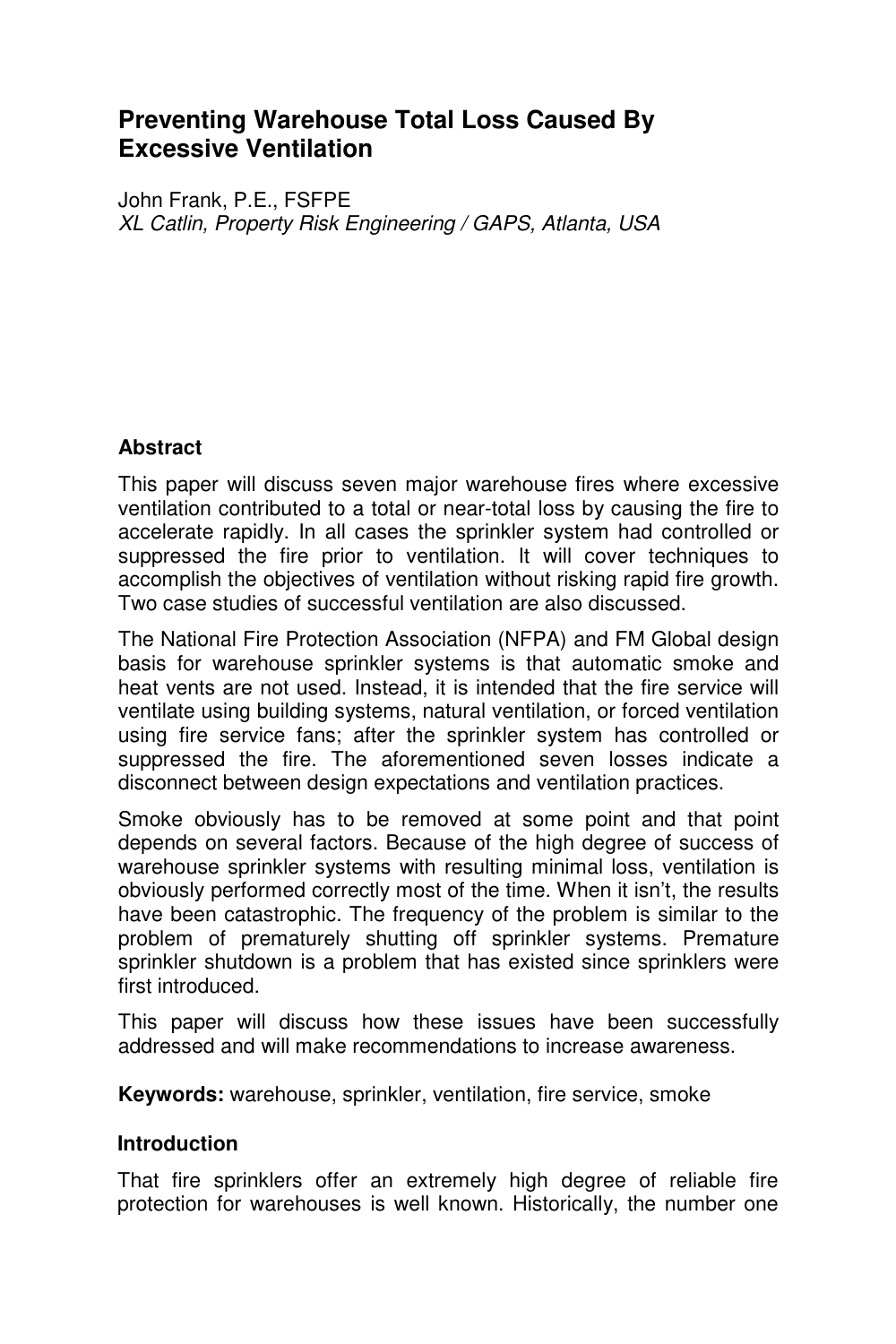cause of sprinkler system failure has been shut sprinkler valves. Well-managed facilities with sprinkler impairment programs have significantly reduced this failure mode. A relatively new issue has emerged; that of a fire that has been controlled or suppressed by the sprinkler system and then control is lost due to excessive automatic or manual ventilation.

Although the potential for excessive ventilation has always existed, the following factors seem to work in combination to increase the likelihood of this happening in the future:

- 1) Warehouses are more frequently located in areas with fewer fire suppression resources. If ventilation causes the fire to accelerate, the ability to regain control is diminished.
- 2) Early Suppression Fast Response (ESFR) sprinklers are now the norm. Because the design is typically for twelve operating sprinklers, there is less tolerance for opening additional sprinklers. Conversely, there is less need for ventilation for visibility because the suppressed fire generates less smoke than one that is controlled to a steady state with control mode sprinklers.
- 3) The fire service now has significantly more powerful fans available to them. Advanced mutual aid networks mean that ultra-powerful truck mounted fans are likely to be on the scene. Practical experience with them remains limited.
- 4) Warehouses are much larger than they were in the past. Fire service operational experience with them is limited.

Ventilation in non-sprinklered warehouses is not considered in this paper. The paper further assumes that assumes evacuation has already taken place before the fire service is ready to begin operations.

### **Design Basis for Sprinklered Warehouses**

The NFPA and FM Global design basis for warehouse sprinkler systems is that **automatic** smoke and heat vents are not used. NFPA 13, Standard for the Installation of Sprinkler Systems, 2016 edition [1] states (paraphrased):

- 12.1.1.1 manual vents and automatic vents with link temperatures greater than sprinkler link temperature are allowed,
- A12.1.1.1 the design based on vents not being used,
- 12.1.1.2 automatic vents are allowed with ESFR only if links have a temperature rating greater than the sprinklers and are also standard response.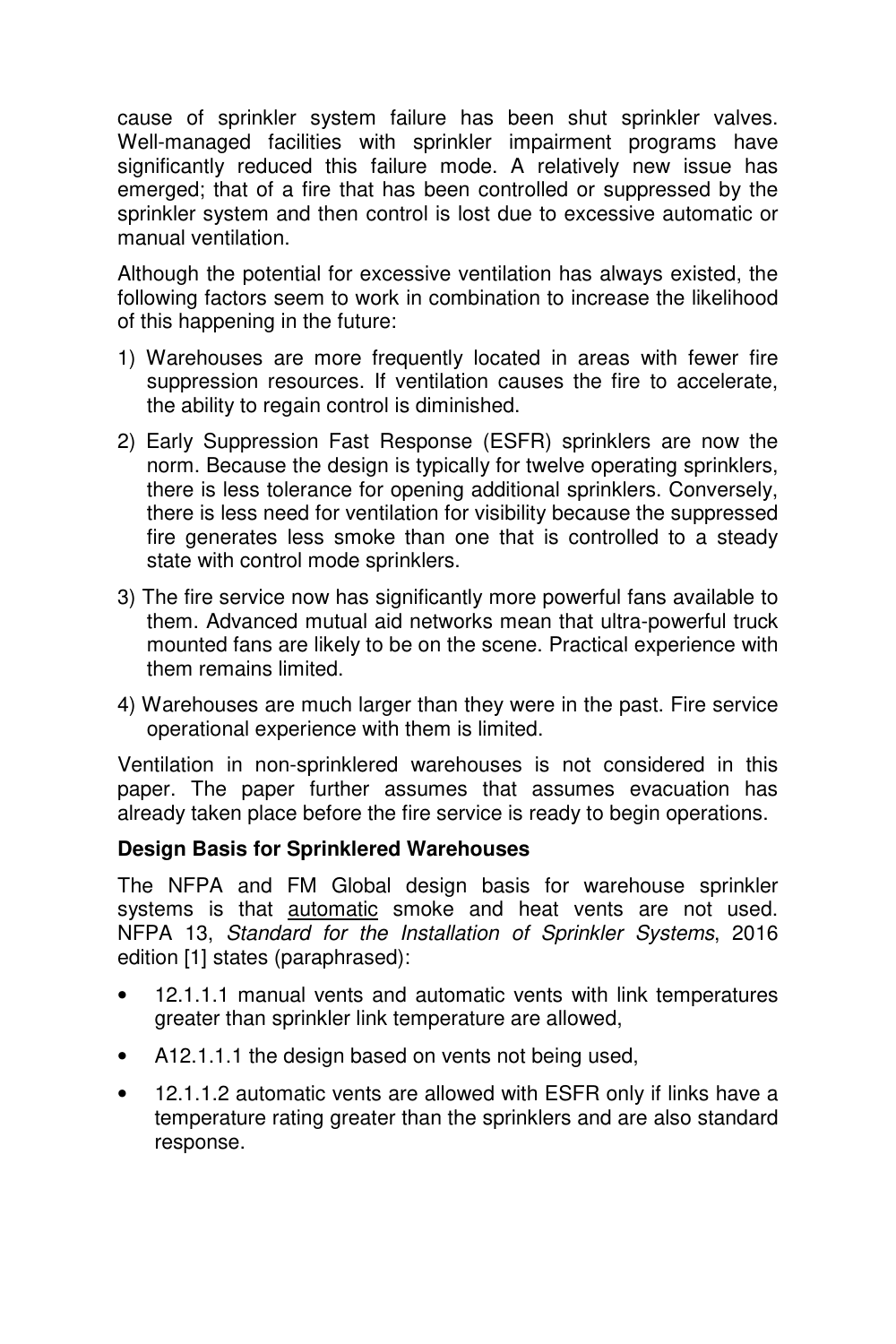FM Global Data Sheet 2-0, Installation Guideline for Automatic Sprinklers, January 2014 edition [2] 2.1.1.7.1 states "do not install automatic smoke and heat vents in facilities equipped with sprinkler protection; manual heat and smoke vents; however, are acceptable". Where a local code requires them, Data Sheet 2-0 give three options that help ensure that vents will not interfere with prompt sprinkler activation.

The International Fire Code, 2015 edition [3], does not require smoke and heat removal when ESFR sprinklers and some other types of sprinklers are provided. Mechanical smoke exhaust systems are required to be manually operated only.

The design basis; therefore, anticipates manual ventilation by the fire service. Very little guidance on how the fire service is to accomplish this task is given. NFPA 13E, Recommended Practice for Fire Department Operations in Properties Protected by Sprinkler and Standpipe Systems, 2015 edition [4], provides some guidance for tire warehouse fires in Annex B. This guidance is generally applicable to all commodities. The document is not widely used by the fire service. The fire service is left to use its general experience to decide when and how to remove the smoke.

### **From Sprinkler Control to Total Loss**

Although the fire service has been generally successful in smoke removal, there have been total losses or otherwise major losses where excessive ventilation was a major contributing factor. Sometimes the excessive ventilation was combined with shutting off the sprinklers either to improve visibility or because sprinkler operation was deemed no longer necessary. Table 1 outlines examples of this.

Only one case involved an automatic mechanical smoke exhaust system as required by local code. ESFR sprinklers were present and in service. In the remaining cases, the fire service determined the method to manually ventilate the building. The breakdown is as follows:

- two cases involved a high capacity mobile ventilation unit,
- two cases involved removing a large portion of the building wall with the assistance of non-fire service equipment,
- two cases involved opening multiple large doors. In one of these cases, building comfort fans were also in operation,
- in two and possibly three of these cases, the sprinklers were also turned off,
- when the sprinklers were turned off, in one case they were turned off to improve visibility. In one and possibly two cases, it was thought that the sprinklers were no longer needed.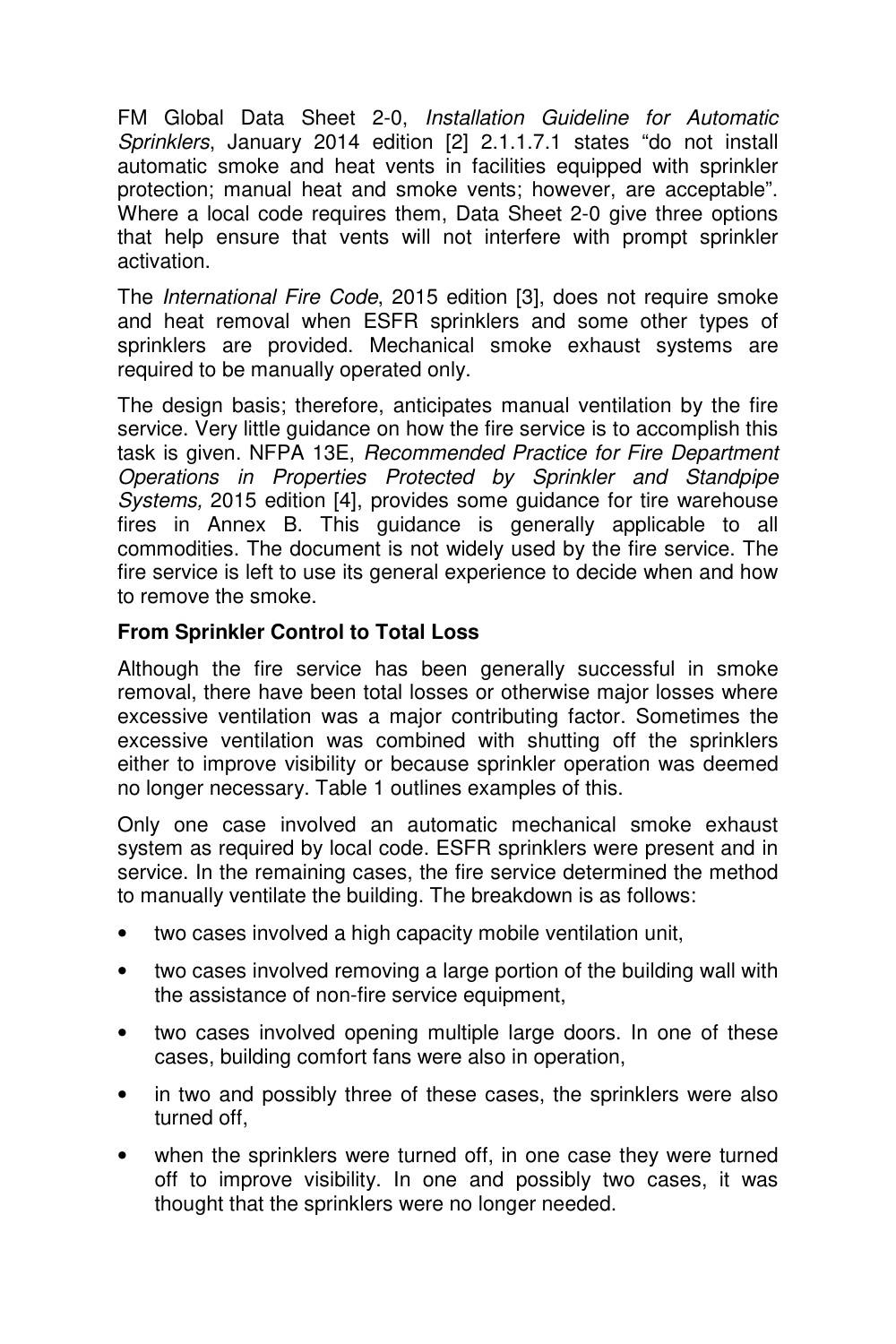This paper recognizes that at some point the sprinklers do have to be turned off and at some point the smoke must be removed.

| Incident                                      | Nature of<br><b>Excess</b><br><b>Ventilation</b>                     | <b>Estimated</b><br><b>Ventilation</b><br><b>Contribution</b> | <b>Comments</b>                                                       |
|-----------------------------------------------|----------------------------------------------------------------------|---------------------------------------------------------------|-----------------------------------------------------------------------|
| <b>Plastics</b><br>Warehouse                  | Large wall<br>opening by fire<br>service                             | 50%                                                           | Sprinklers shut<br>down around<br>the same time                       |
| Tire<br>Warehouse                             | Wall removed<br>by fire service                                      | 75%                                                           | Sprinklers had<br>very marginal<br>control                            |
| Retail<br>Warehouse                           | All truck doors<br>open                                              | 50%                                                           | Sprinklers<br>turned off and<br>the fire service<br>left the scene    |
| Home Goods<br>Warehouse                       | Mobile<br>Ventilation<br>Unit                                        | 100%                                                          |                                                                       |
| Food &<br>Beverage<br>Supply<br>Warehouse     | Mobile<br>Ventilation<br>Unit                                        | 100%                                                          |                                                                       |
| Food &<br>Beverage In-<br>process<br>Supplies | Rail doors<br>and building<br>ventilation<br>fans by fire<br>service | 100%                                                          | Sprinklers<br>possibly turned<br>off when<br>ventilation<br>commenced |
| Electronics<br>Warehouse                      | Automatic<br>smoke removal<br>system                                 | 100%                                                          | <b>ESFR</b> in service<br>the entire time                             |

Table 1. Major losses from excessive ventilation.

Note: that the estimated contribution is solely the author's opinion based on his knowledge of these incidents.

### **Characteristics of Successful Smoke Removal**

Two successful cases were also reviewed. In the first case, a fire occurred in a picking module in a large automotive parts distribution center. Three control mode ceiling sprinklers and one in-rack control mode sprinkler successfully controlled the fire. Final extinguishment was made with a single 45 mm hose line. Smoke conditions are best described as hazy with approximately 30 - 40 meters visibility.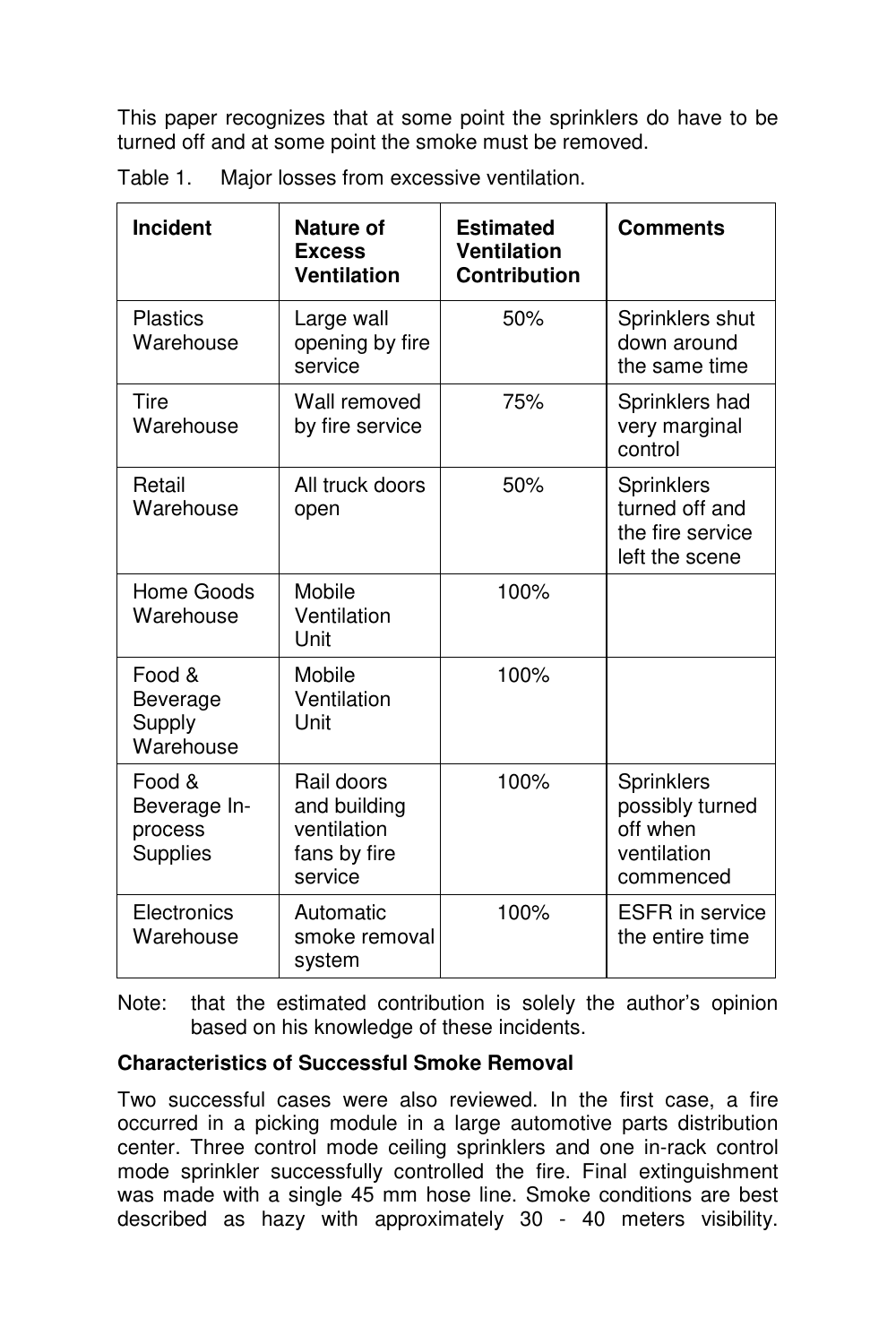Smoke was removed with two 34,000 m3/hr fire service positive pressure ventilation fans. It took approximately 20 minutes to clear the smoke. Fusible-link operated heat vents were provided but did not operate; presumably due to sprinkler control before they could operate.

The second case was a fire at a retail distribution warehouse. Control mode sprinklers successfully operated. Smoke conditions were reported as heavy. Successful ventilation was achieved as follows:

- controlled cross ventilation through facility doors,
- sprinklers were left in service,
- thermal imaging cameras were used to monitor fire growth,
- the fire service stayed on the scene for several hours to guard against flare-ups.

#### **Conclusions and Recommendations**

Ventilation needs to be done at some point. Eventually, the smoke has to be removed.

The above two incidents are those that the author is familiar with. These types of successes are the norm because the major loss fires previously described are not the typical outcome. The following lessons and observations can be applied to warehouse fires where the sprinklers have worked as intended:

- 1. Ventilation should be slow and methodical rather than rapidly creating every possible opening and operating every possible fan.
- 2. Sprinklers should be flowing and given time to work. When they are shut off, someone with a radio should be stationed at the valve and be prepared to reopen it immediately. This also implies that the valve should be in a safe location.
- 3. Charged and staffed hose lines should be ready to deal with any redevelopment of the fire.
- 4. The fire should be monitored with thermal imaging cameras.
- 5. Aerial reconnaissance via drone or an elevated platform should be done.
- 6. Irreversible operations, such as removing a wall section are undesirable.
- 7. The incident commander should be prepared to halt ventilation until control is regained.

By implementing these characteristics of success, the major losses outlined in this paper are less likely to occur.